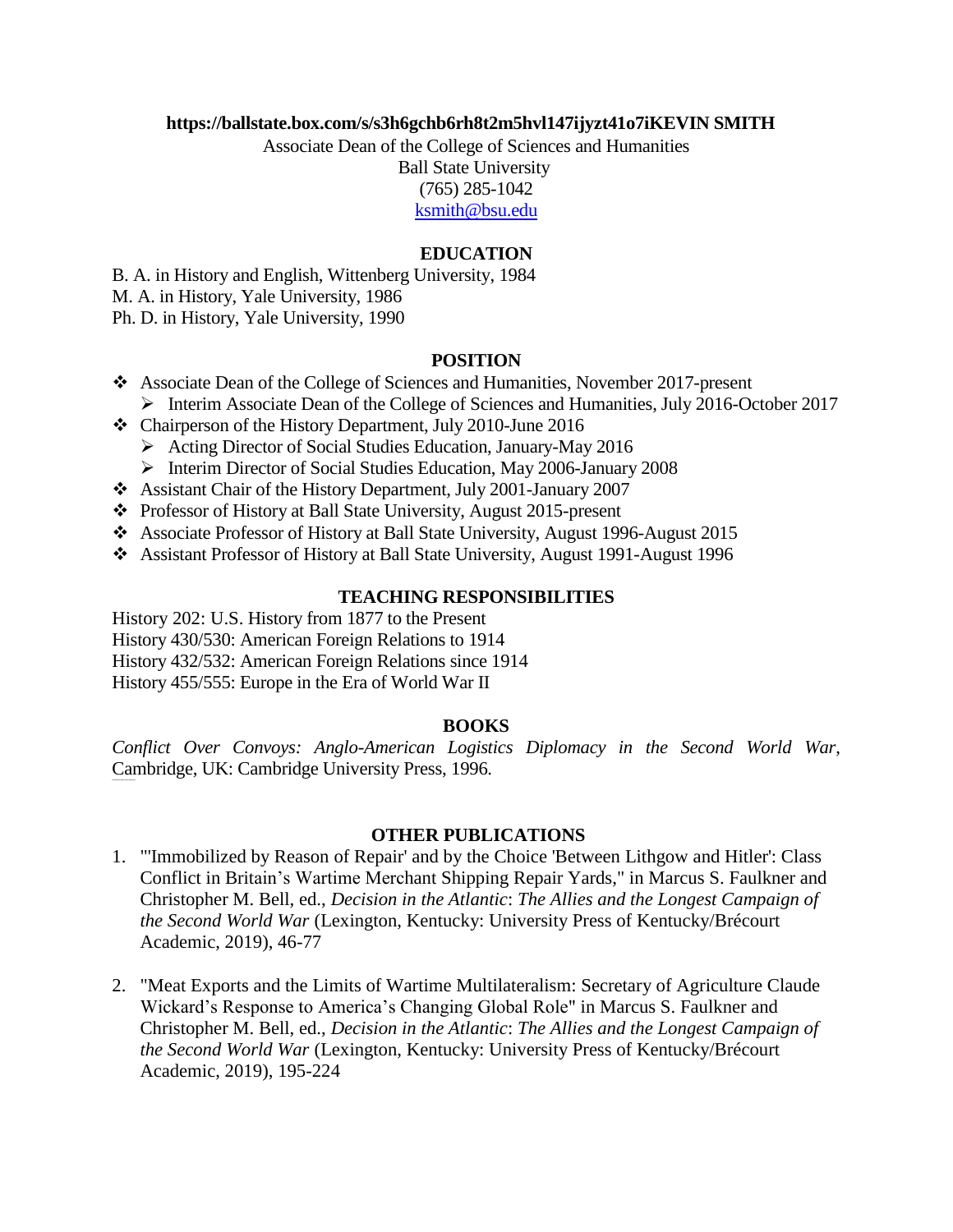- 3. "Roosevelt, Franklin Delano (1882-1945)" in Gordon Martel, ed., *The Encyclopedia of Diplomacy*, (West Sussex, UK: Wiley-Blackwell, 2018) at [http://onlinelibrary.wiley.com/book/10.1002/9781118885154](https://na01.safelinks.protection.outlook.com/?url=http%3A%2F%2Fonlinelibrary.wiley.com%2Fbook%2F10.1002%2F9781118885154&data=02%7C01%7Cksmith%40bsu.edu%7Cf80e89a5e9ef4b3aa75c08d5d5b5c375%7C6fff909f07dc40da9e30fd7549c0f494%7C0%7C0%7C636649899008796987&sdata=QW24dZzKFg67hMvkPCEQ%2Bt11aV%2FgDgO2V4G774f8E3Q%3D&reserved=0)
- 4. "Maritime War: Combat, Management, and Memory" in Thomas Zeiler, ed., *A Companion to the Second World War* (Malden, MA: Wiley-Blackwell Publishing, 2013), 262-277
- 5. "Franklin Roosevelt and Relations with the British and the French" in William D. Pedersen, ed., *A Companion to Franklin D. Roosevelt* (Malden, MA: Wiley-Blackwell Publishing, 2011), 493-516
- 6. "Reassessing Roosevelt's View of Chamberlain after Munich: Ideological Affinity in the Geoffrey Thompson-Claude Bowers Correspondence," in *Diplomatic History* 33:5 (November 2009), 839-864
- 7. "Hoosier Statesmen and the Coming of the Second World War: Louis Ludlow, Claude Bowers, and the Impact of Jeffersonian Democracy on American Foreign Policy," in the *Journal of the Indiana Academy of the Social Sciences*, Volume VI (2002), 42-55
- 8. "Maritime Powers in Transition: The British Effort to Mobilize Neutral American Shipping for British Purposes, 1940-1941," in Greg Kennedy, ed., *The Merchant Marine in International Affairs, 1850-1950*, (Frank Cass, 2000), 155-175
- 9. "British and American Logistics," in Loyd Lee, ed., *Handbook of the Literature and Research of World War Two* (Westport, CT: Greenwood Press, 1997), 234-250
- 10. "Constraining OVERLORD: Civilian Logistics, TORCH, & the Second Front," in Theodore Wilson, ed., *D-Day 1944* (Lawrence, Kansas: University of Kansas Press & Eisenhower Foundation, 1994), 42-62
- 11. "Logistics Diplomacy at Casablanca: The Anglo-American Failure to Integrate Shipping and Military Strategy," *Diplomacy & Statecraft,* 2:3 (November 1991), 226-252

## **SELECTED PAPER PRESENTATIONS**

- 1. "Revisiting the Decision for TORCH: Impact and Consequences," at "1944: Seventy Years On: An International Conference," at Royal Military Academy Sandhurst (UK), April 2014
- 2. "New Directions in the Study of Maritime Warfare in World War 2," keynote address at "Naval and Maritime Power in Two World Wars: Contemporary Relevance and Historical Importance" at University of Greenwich, Old Royal Naval College, Greenwich (UK), April 2014
- 3. "'Between Lithgow and Hitler': The Relative Importance of British Merchant Ship Repair Yards' Failure in the Battle of the Atlantic, 1940-1943" at the Battle of the Atlantic – 70th Anniversary Conference, Naval Regional Headquarters, Liverpool (UK), May 2013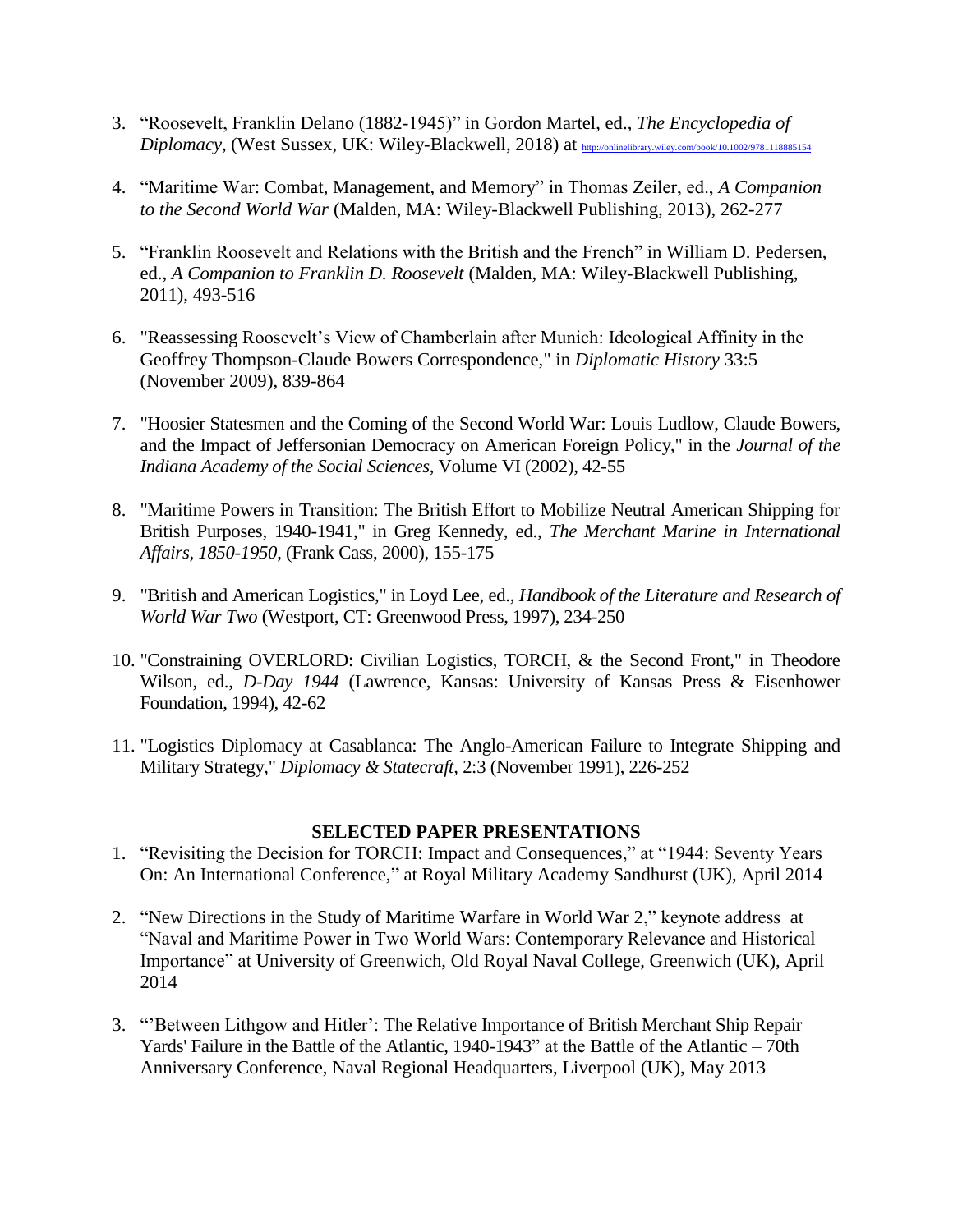- 4. "Meat Exports, Wartime Multilateralism, and the Managerial Challenges Posed by the Battle of the Atlantic: Secretary of Agriculture Claude Wickard's Response to America's Changing Role," at *Decision in the Atlantic,* a conference co-sponsored by the the Laughton Naval History Unit in the Department of War Studies, King's College London and the Society for Nautical Research (UK), at King's College London (UK), May 2013
- 5. "Benjamin V. Cohen: Becoming A Man of Peace," keynote address for Benjamin V. Cohen Peace Conference (hosted by Ball State University Center for Peace & Conflict Studies; co‐sponsored by the City of Muncie, Benjamin V. Cohen Memorial Endowment Fund, United States Institute of Peace, and the Institute of International Education, April 2013
- 6. "Preparation and 'Evacuation': Providing Historical Context for Veterans' Memories and Interaction with a National Audience" at *Overlord Echoes: the D-Day Journey Then and Now,* a conference sponsored by the National D-Day Memorial Foundation in Bedford, Virginia and Liberty University in Lynchburg, Virginia, June 2009
- 7. "Adapting Congressional Declaration of War to The "Lessons" of History: The Ludlow Amendment, 1938" at the Ohio Academy of History Conference, April 2008
- 8. "Democratic Idealism, the Constitution, and Congressional Declaration of War: The Failure of the Ludlow Amendment, 1938," at the Indiana Association of Historians meeting, February 2003
- 9. "Hoosier Statesmen and the Coming of the Second World War: Louis Ludlow, Claude Bowers, and The Impact of Jeffersonian Democracy on American Foreign Policy," at the Indiana Academy of the Social Sciences Conference in Richmond, Indiana, October 2002
- 10. "'Two Worlds': Claude Wickard and the Anglo-American Meat Export Crisis of 1943," at the Great Lakes History Conference in Grand Rapids, Michigan, October 1998
- 11. "Logistics Diplomacy and the Second Front: The Unintended Consequences of Franklin Roosevelt's Management Style, 1942-1943," at the National Policy History Conference at Bowling Green State University in Bowling Green, Ohio, June 1997
- 12. "U-boat vs. Dockyard: The Importance of British Merchant Ship Repair Yards' Failure in the Battle of the Atlantic, 1940-1943," at the Ohio Valley History Conference at Western Kentucky University in Bowling Green, Kentucky, October 1996.
- 13. "Victory For The 'British Way of War'?: Logistics Diplomacy & The Decision to Invade North Africa, 1942," at the Midwest Conference on British Studies at the University of Michigan in Ann Arbor, Michigan, November 1995
- 14. "British Shipbuilding at War: The Legacy of National Shipbuilders Security," at the European Studies Conference at the University of Nebraska-Omaha in Omaha, Nebraska, October 1995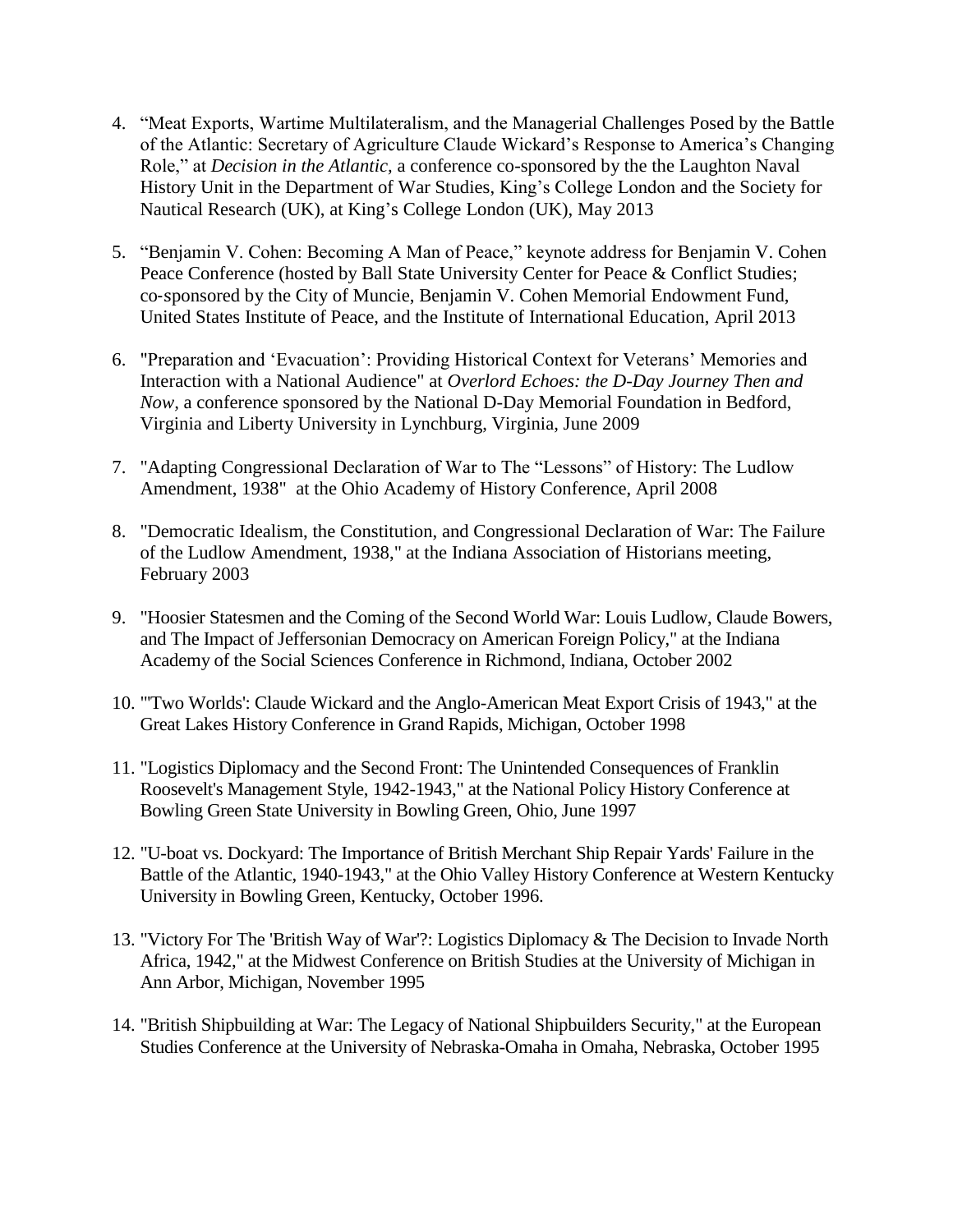- 15. "Special Envoy?: Averell Harriman's Wartime Role on the Combined Shipping Adjustment Board in London," at the Society of Historians of American Foreign Relations' Conference at the United States Naval Academy in Annapolis, Maryland, June 1995.
- 16. "'A Constraining Mission': Reviewing U.S. Army Official Historians' Perspective On Civilian Logistics, TORCH, & Second Front Planning," comments prepared for the 50th Anniversary of D-Day commemorative seminar, "D-Day: The Soldiers' Story," at the Eisenhower Library in Abilene, Kansas, May 1994
- 17. "The Limits of Logistics Diplomacy: Anglo-American Civil-Military Relations and the Second Front, 1942-43," at the Society for Military History Conference in Bethesda, Maryland, April 1994
- 18. "Democratic Resolution Of Civil-Military Discord: Re-Examining The Anglo-American 'Second Front' Strategy," at the Indiana Association of Historians Conference in New Harmony, Indiana, February 1994
- 19. "Dousing Operation TORCH?: Reassessing the Anglo-American Quest for a Second Front in 1942," in Wittenberg University's Behrman Colloquium Series in Springfield, Ohio, October 1993
- 20. "'Your Requirements Will Be Met:' Roosevelt's Handling of the British Imports Crisis, November 1942-March 1943," at the Society of Historians of American Foreign Relations' Conference at Vassar College in Poughkeepsie, New York, June 1992
- 21. "Limited Horizons & Logistics Diplomacy: American Officers' Anglophobic Responses to the 1943 British Imports Crisis," at the New England Historical Association Meeting at Assumption College in Worcester, Massachusetts, April 1992
- 22. "Franklin Roosevelt, Sir Arthur Salter, and American Merchant Shipping Assistance to Britain, 1941," at the Society of Historians of American Foreign Relations' Conference at Georgetown University in Washington, D.C., June 1991
- 23. "The Onset of Dependence: British Shipbuilding and Anglo-American Shipping Relations in 1941," at the Siena College World War Two Conference in Loudonville, New York, May 1991
- 24. "British Imports & U. S. Army Force Projection Requirements, 1942-1943," at the U. S. Army Center of Military History in Washington, D.C., December 1990

## **PARTICIPATION IN GRANTS**

- 1. Co-PI, "Establishment of a University Partnership in Studies of the United States with Quaidi-Azam University, Islamabad, Pakistan," 2013-2015. \$1,000,000 grant from the U.S. Department of State/U.S. Embassy in Islamabad.
- 2. "Echoes of War: Stories from the Big Red One," September 27, 2007.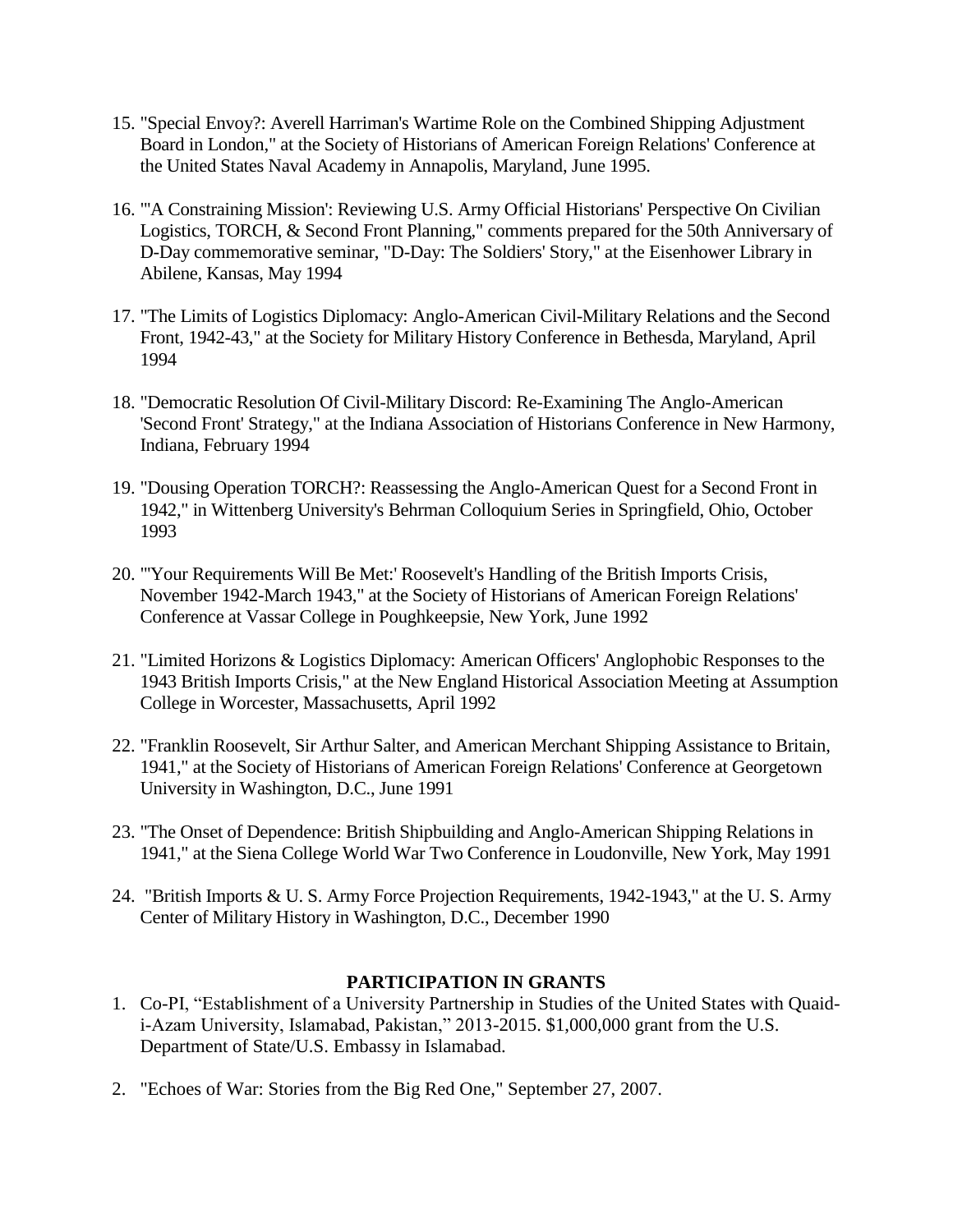Served as Senior Historical Consultant and On-Air Segment Host for this live, interactive program (go to [http://www.bsu.edu/echoesofwar\)](http://www.bsu.edu/echoesofwar) combining pre-produced video context and interviews with members of the most celebrated American unit of World War II, the 1st Infantry Division (the Big Red One), and associated units.

Coordinated preparation of scripts for the pre-produced segments, searched archives for complementary photos and video footage, created supplemental Power Points and supervised preparation of lesson plans.

Conducted on-air interviews of two Omaha Beach veterans.

The program was broadcast live from the First Division Museum at Cantigny in Wheaton, Illinois and aired on about 27 PBS affiliates with viewership in 22 million American households, including the Los Angeles, Chicago, and Charlotte markets. It was produced as a supplement to Ken Burns' "The War," a fourteen-hour documentary about World War II. Burns provided a video introduction and conclusion to "Echoes of War."

External funding was provided by the Corporation for Public Broadcasting (\$14,000) and the Cantigny First Division Foundation (\$12,000).

- 3. "Building a Nation," 2006-2009. The BSU History Department and the Indiana Academy for Science, Mathematics, and Humanities cooperated in a follow-up TAH grant (\$500,000), preparing 12 2½ hour broadcasts to rural middle school history teachers throughout the state. This program innovatively used case studies in Indiana history to illustrate trends in U.S. history and improve history instruction by interacting via distance learning technology with teachers.
	- As content specialist, aided in grant acquisition and implementation
	- Contributed materials for a digital library of primary and secondary resources for teachers and students.
	- Helped present four broadcasts which highlighted the contributions of such key players in Hoosier history as George Rogers Clark, William Henry Harrison, and Edward Hannegan: Broadcast topics were as follows
		- "American Foreign Policy: Origins and the Constitutional Context to 1796"
		- "American Foreign Policy, 1800-1825"
		- "Manifest Destiny and the Mexican-American War"
		- "Slavery & Conflict, 1820-1861: The Filibusters"
- 4. "Ohio River Teaching American History Project," 2005-2008. (Professor Ron Morris of the BSU History Department was awarded this TAH grant [\$500,000] in cooperation with the Madison IN Consolidated Schools to improve the teaching of American history)
	- Presented 10 hours of instruction in August 2006 on "Diplomatic History and the Shadow of War across the Atlantic and the Pacific"
- 5. "Bridging the American Experiment," 2003-2006. The BSU History Department and the Indiana Academy for Science, Mathematics, and Humanities cooperated in the first U.S. Department of Education "Teaching American History" (TAH) grant awarded in Indiana (\$500,000), preparing 12 2½ hour broadcasts to rural high school history teachers throughout the state. This program innovatively used case studies in Indiana history to illustrate trends in U.S. history and improve history instruction by interacting via distance learning technology with teachers.